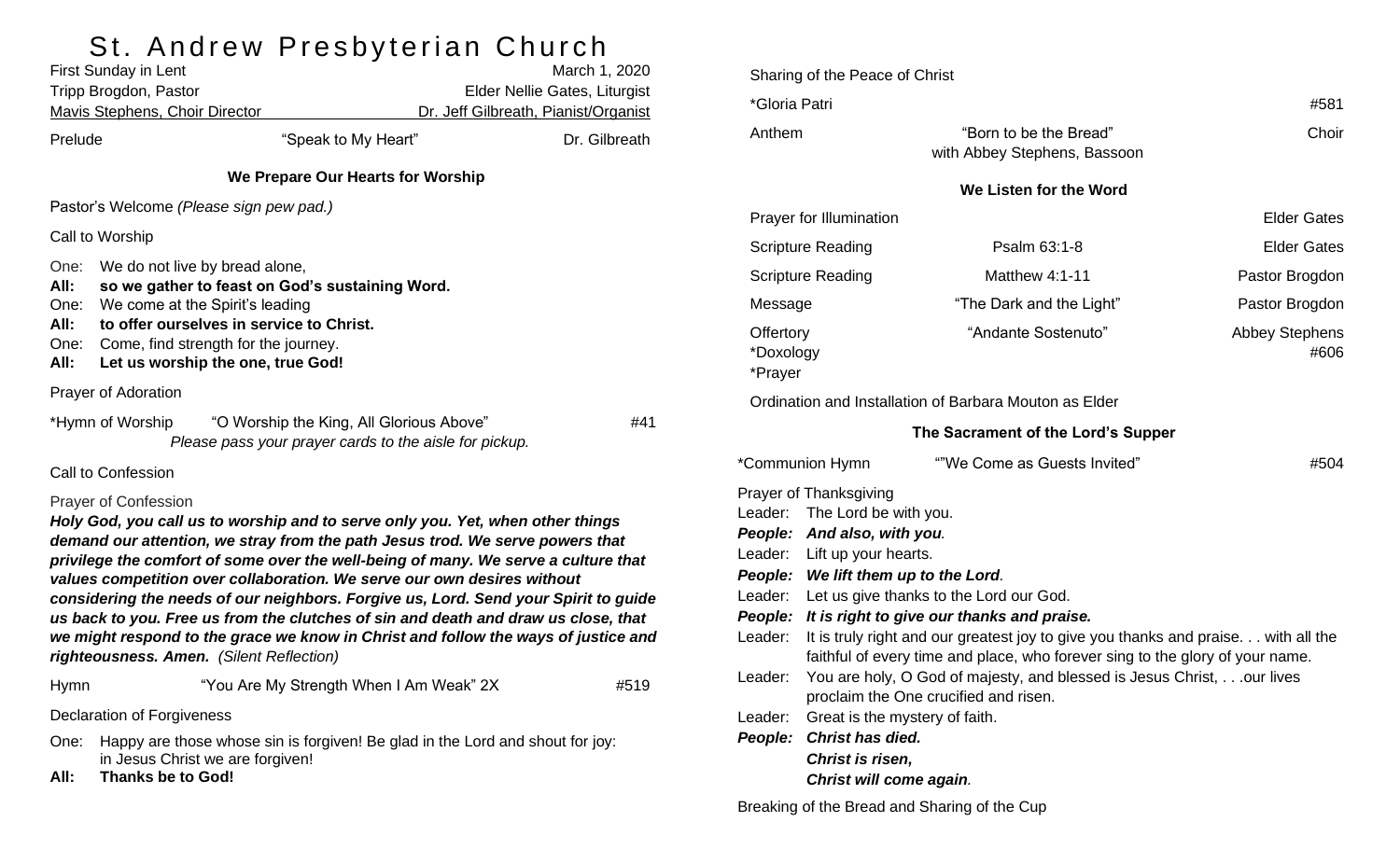Prayer after Communion

**We Go Forth to Minister**

\*Hymn of Sending "I Want Jesus to Walk with Me"  $\#775$ 

\*Charge & Benediction **Pastor Brogdon Pastor Brogdon** 

Postlude "I Am Thine, O Lord" Dr. Gilbreath

\*Please rise in body or spirit. *Bold and italic type indicates our shared response.*

#### *To Our Guests:*

Welcome! It is a blessing to have you in worship with us today. We warmly invite your participation in the worship, fellowship, and ministry of this congregation where everyone is welcome as God's child. The pastor is available to answer any questions you might have after worship or by email or phone. There is a place for you here, and we are delighted to have you with us today.

Children's activity bags are available from an usher for the sermon time. Please leave the bag in the pew as you leave.

| St. Andrew Elders & Ministry Teams 2020 | <b>Chairperson/Co-Chair</b> |
|-----------------------------------------|-----------------------------|
|                                         |                             |
|                                         |                             |
|                                         |                             |
|                                         |                             |
|                                         |                             |
|                                         |                             |
|                                         |                             |
|                                         |                             |
|                                         |                             |

An audio and written copy of each week's sermon is available on the website at [www.standrewdecatur.org](http://www.standrewdecatur.org/)

# Welcome to



March 1, 2020 - 10:00 a.m.

Tripp Brogdon, Pastor 3310 Danville Rd. SW Decatur, AL 35603 *256-355-6310 or (256) 520-1771 Tripp@standrewdecatur.org www.standrewdecatur.org*